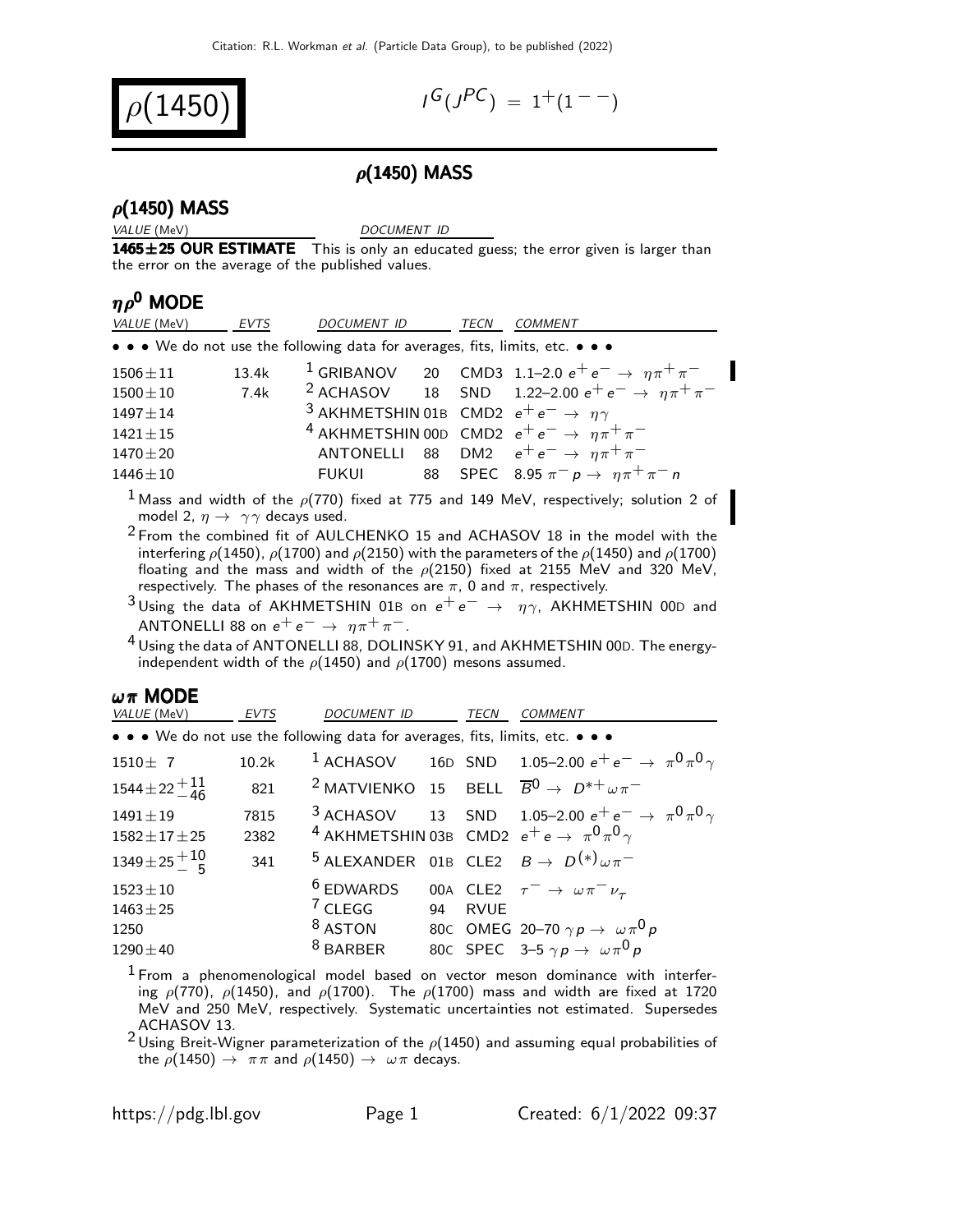- $3$  From a phenomenological model based on vector meson dominance with the interfering  $\rho$ (1450) and  $\rho$ (1700) and their widths fixed at 400 and 250 MeV, respectively. Systematic uncertainty not estimated.
- <sup>4</sup> Using the data of AKHMETSHIN 03B and BISELLO 91B assuming the  $\omega \pi^0$  and  $\pi^+ \pi^$ mass dependence of the total width.  $\rho(1700)$  mass and width fixed at 1700 MeV and 240 MeV, respectively.
- <sup>5</sup> Using Breit-Wigner parameterization of the  $\rho$ (1450) and assuming the  $\omega \pi^-$  mass dependence for the total width.
- $6$  Mass-independent width parameterization.  $\rho(1700)$  mass and width fixed at 1700 MeV and 235 MeV respectively.

7 Using data from BISELLO 91B, DOLINSKY 86 and ALBRECHT 87L.

 $^8$ Not separated from  $b_1$ (1235), not pure  $J^P=1^-$  effect.

#### $4\pi$  MODE

| <i>VALUE</i> (MeV)                                                            | DOCUMENT ID | TECN | <i>COMMENT</i>                                                           |
|-------------------------------------------------------------------------------|-------------|------|--------------------------------------------------------------------------|
| • • • We do not use the following data for averages, fits, limits, etc. • • • |             |      |                                                                          |
| $1435 \pm 40$                                                                 | ABELE       |      | 01B CBAR 0.0 $\overline{p}n \to 2\pi^{-} 2\pi^{0} \pi^{+}$               |
| $1350 \pm 50$                                                                 |             |      | ACHASOV 97 RVUE $e^+e^- \rightarrow 2(\pi^+\pi^-)$                       |
| $1449 + 4$                                                                    |             |      | <sup>1</sup> ARMSTRONG 89E OMEG 300 $pp \rightarrow pp2(\pi^{+}\pi^{-})$ |
|                                                                               |             |      |                                                                          |

 $1$  Not clear whether this observation has  $I = 1$  or 0.

#### $\pi \pi$  MODE

| VALUE (MeV)                                                                   |                     |                | <b>EVTS</b> | <b>DOCUMENT ID</b>        |                 | <b>TECN</b>     | <b>COMMENT</b>                                        |
|-------------------------------------------------------------------------------|---------------------|----------------|-------------|---------------------------|-----------------|-----------------|-------------------------------------------------------|
| • • • We do not use the following data for averages, fits, limits, etc. • • • |                     |                |             |                           |                 |                 |                                                       |
|                                                                               | $1326.35 \pm 3.46$  |                |             | $1$ BARTOS                | 17              |                 | RVUE $e^+e^- \rightarrow \pi^+\pi^-$                  |
|                                                                               | $1342.31 \pm 46.62$ |                |             | <sup>2</sup> BARTOS       | 17A             |                 | RVUE $e^+e^- \rightarrow \pi^+\pi^-$                  |
|                                                                               | $1373.83 \pm 11.37$ |                |             | $3$ BARTOS                | 17A             |                 | RVUE $\tau^- \rightarrow \pi^- \pi^0 \nu_{\tau}$      |
| 1429                                                                          | ±41                 |                | 20k         | $4$ LEES                  | 17 <sub>C</sub> |                 | BABR $J/\psi \rightarrow \pi^+ \pi^- \pi^0$           |
| 1350                                                                          | $\pm\,20$           | $^{+20}_{-30}$ | 63.5k       | <sup>5</sup> ABRAMOWICZ12 |                 |                 | ZEUS $ep \rightarrow e \pi^+ \pi^- p$                 |
| 1493                                                                          | ±15                 |                |             | $6$ LEES                  | 12G             |                 | BABR $e^+e^- \rightarrow \pi^+\pi^-\gamma$            |
| 1446                                                                          | ±7                  | $\pm 28$       | 5.4M        | 7,8 FUJIKAWA              | 08              |                 | BELL $\tau^- \to \pi^- \pi^0 \nu_\tau$                |
| 1328                                                                          | ±15                 |                |             | <sup>9</sup> SCHAEL       |                 |                 | 05C ALEP $\tau^- \rightarrow \pi^- \pi^0 \nu_\tau$    |
| 1406                                                                          | ±15                 |                | 87k         | 7,10 ANDERSON             |                 |                 | 00A CLE2 $\tau^- \rightarrow \pi^- \pi^0 \nu_\tau$    |
| $\sim 1368$                                                                   |                     |                |             | $11$ ABELE                | 99 <sub>C</sub> |                 | CBAR 0.0 $\overline{p}d \rightarrow \pi^+\pi^-\pi^-p$ |
| 1348                                                                          | ± 33                |                |             | <b>BERTIN</b>             | 98              |                 | OBLX 0.05-0.405 $\overline{n}p \rightarrow$           |
| 1411                                                                          | ±14                 |                |             | $12$ ABELE                | 97              |                 | CBAR $\overline{p}n \rightarrow \pi^{-} \pi^{-}$      |
| 1370                                                                          | $+90$<br>$-70$      |                |             | <b>ACHASOV</b>            | 97              |                 | RVUE $e^+e^- \rightarrow \pi^+\pi^-$                  |
| 1359                                                                          | ±40                 |                |             | $10$ BERTIN               | 97 <sub>C</sub> |                 | OBLX 0.0 $\overline{p}p \rightarrow \pi^+\pi^-\pi^0$  |
| 1282                                                                          | ± 37                |                |             | <b>BERTIN</b>             | 97 <sub>D</sub> |                 | OBLX 0.05 $\overline{p}p \rightarrow 2\pi^+ 2\pi^-$   |
| 1424                                                                          | $\pm 25$            |                |             | <b>BISELLO</b>            | 89              | DM <sub>2</sub> | $e^+e^- \rightarrow \pi^+\pi^-$                       |
| 1265.5                                                                        | ±75.3               |                |             | <b>DUBNICKA</b>           | 89              | <b>RVUE</b>     | $e^+e^- \rightarrow \pi^+\pi^-$                       |
| 1292                                                                          | ±17                 |                |             | <sup>13</sup> KURDADZE    | 83              | <b>OLYA</b>     | 0.64–1.4 $e^+e^- \rightarrow$                         |
|                                                                               |                     |                |             |                           |                 |                 | $\pi^+\pi^-$                                          |

1 Applies the Unitary & Analytic Model of the pion electromagnetic form factor of DUB-NICKA 10 to analyze the data of LEES 12G and ABLIKIM 16C.

<sup>2</sup> Applies the Unitary & Analytic Model of the pion electromagnetic form factor of DUB-NICKA 10 to analyze the data of ACHASOV 06, AKHMETSHIN 07, AUBERT 09AS, and AMBROSINO 11A.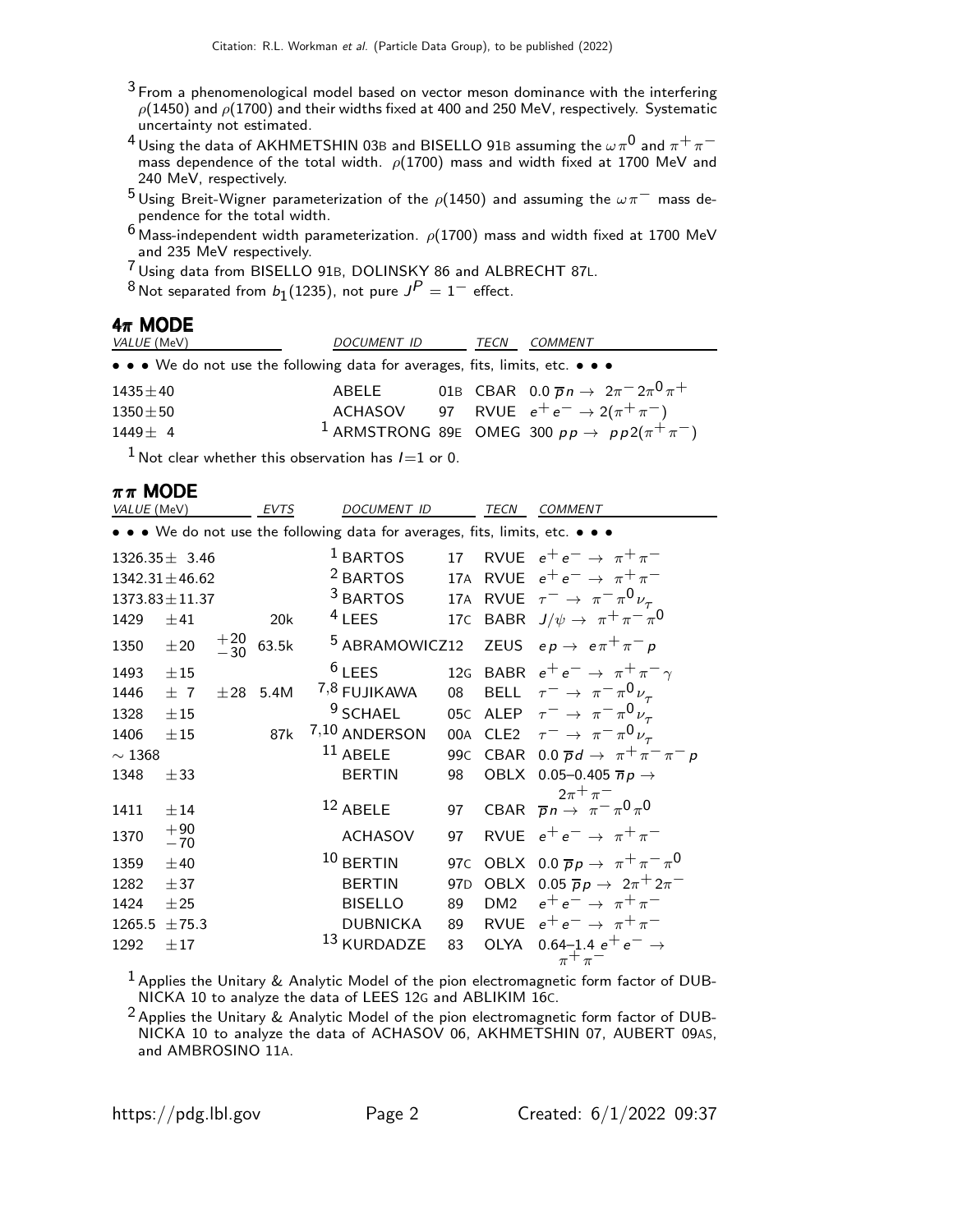- $3$  Applies the Unitary & Analytic Model of the pion electromagnetic form factor of DUB-NICKA 10 to analyze the data of FUJIKAWA 08.
- <sup>4</sup> From a Dalitz plot analysis in an isobar model with  $\rho$ (1450) and  $\rho$ (1700) masses and widths floating.
- <sup>5</sup> Using the KUHN 90 parametrization of the pion form factor, neglecting  $ρ-ω$  interference.
- $6$  Using the GOUNARIS 68 parametrization of the pion form factor leaving the masses and widths of the  $\rho$ (1450),  $\rho$ (1700), and  $\rho$ (2150) resonances as free parameters of the fit.
- 7 From the GOUNARIS 68 parametrization of the pion form factor.
- $\frac{8}{2}$   $|F_{\pi}(0)|^2$  fixed to 1.
- 9 From the combined fit of the  $\tau^-$  data from ANDERSON 00A and SCHAEL 05C and  $e^+e^-$  data from the compilation of BARKOV 85, AKHMETSHIN 04, and ALOISIO 05.  $\rho(1700)$  mass and width fixed at 1713 MeV and 235 MeV, respectively. Supersedes  $BARATE$  97M.
- $\rho(1700)$  mass and width fixed at 1700 MeV and 235 MeV, respectively.
- $\frac{11}{\rho(1700)}$  mass and width fixed at 1780 MeV and 275 MeV respectively.
- 12 T-matrix pole.

 $^{13}$  Using for  $\rho$ (1700) mass and width 1600  $\pm$  20 and 300  $\pm$  10 MeV respectively.

### $K\overline{K}$  MODF

| <i>VALUE</i> (MeV)                                                            | EVTS | DOCUMENT ID TECN |  | CHG COMMENT                                                  |
|-------------------------------------------------------------------------------|------|------------------|--|--------------------------------------------------------------|
| • • • We do not use the following data for averages, fits, limits, etc. • • • |      |                  |  |                                                              |
| 1208 $\pm 8$ $\pm 9$ 190k <sup>1</sup> AAIJ                                   |      |                  |  | 16N LHCB $D^0 \rightarrow K^0_S K^{\pm} \pi^{\mp}$           |
| $1422.8 \pm 6.5$ 27k <sup>2</sup> ABELE                                       |      |                  |  | 99D CBAR $\pm$ 0.0 $\overline{p}p \rightarrow K^+ K^- \pi^0$ |
| $\frac{1}{2}$                                                                 |      |                  |  |                                                              |

<sup>1</sup> Using the GOUNARIS 68 parameterization with fixed width.

<sup>2</sup> K-matrix pole. Isospin not determined, could be  $\omega(1420)$ .

## $K\overline{K}$ \*(892) + c.c. MODE

| <i>VALUE</i> (MeV)                                                            | <i>DOCUMENT ID</i> | TECN | <i>COMMENT</i>                                                |  |
|-------------------------------------------------------------------------------|--------------------|------|---------------------------------------------------------------|--|
| • • • We do not use the following data for averages, fits, limits, etc. • • • |                    |      |                                                               |  |
| $1505\pm19\pm7$                                                               | AUBERT             |      | 085 BABR 10.6 $e^+e^- \rightarrow K\overline{K}^*(892)\gamma$ |  |

# $m_{\rho(1450)^0} - m_{\rho(1450)^{\pm}}$

| <i>VALUE</i> (MeV)                                                            | <i>DOCUMENT ID</i> | TECN | <i>COMMENT</i>                                                                                           |
|-------------------------------------------------------------------------------|--------------------|------|----------------------------------------------------------------------------------------------------------|
| • • • We do not use the following data for averages, fits, limits, etc. • • • |                    |      |                                                                                                          |
| $-31.53 \pm 47.99$                                                            |                    |      | <sup>1</sup> BARTOS 17A RVUE $e^+e^- \rightarrow \pi^+\pi^-$<br>$\tau^ \rightarrow \pi^- \pi^0 \nu_\tau$ |

1 Applies the Unitary & Analytic Model of the pion electromagnetic form factor of DUB-NICKA 10 to analyze the data of ACHASOV 06, AKHMETSHIN 07, AUBERT 09AS, AMBROSINO 11A, and FUJIKAWA 08.

## $\rho$ (1450) WIDTH

#### $\rho$ (1450) WIDTH VALUE (MeV) DOCUMENT ID TECN COMMENT 400± 60 OUR ESTIMATE This is only an educated guess; the error given is larger than the error on the average of the published values. • • • We do not use the following data for averages, fits, limits, etc. • • • 480 $\pm$ 180  $^1$  ACHASOV 10<code>D</code> SND 1.075–2.0  $e^+$   $e^ \rightarrow$   $\pi^0 \gamma$  $1$  From a fit of a VMD model with two effective resonances with masses of 1450 MeV and 1700 MeV to describe the excited vector states  $\omega(1420)$ ,  $\rho(1450)$ ,  $\omega(1650)$ , and  $\rho(1700)$ . Systematic errors not evaluated.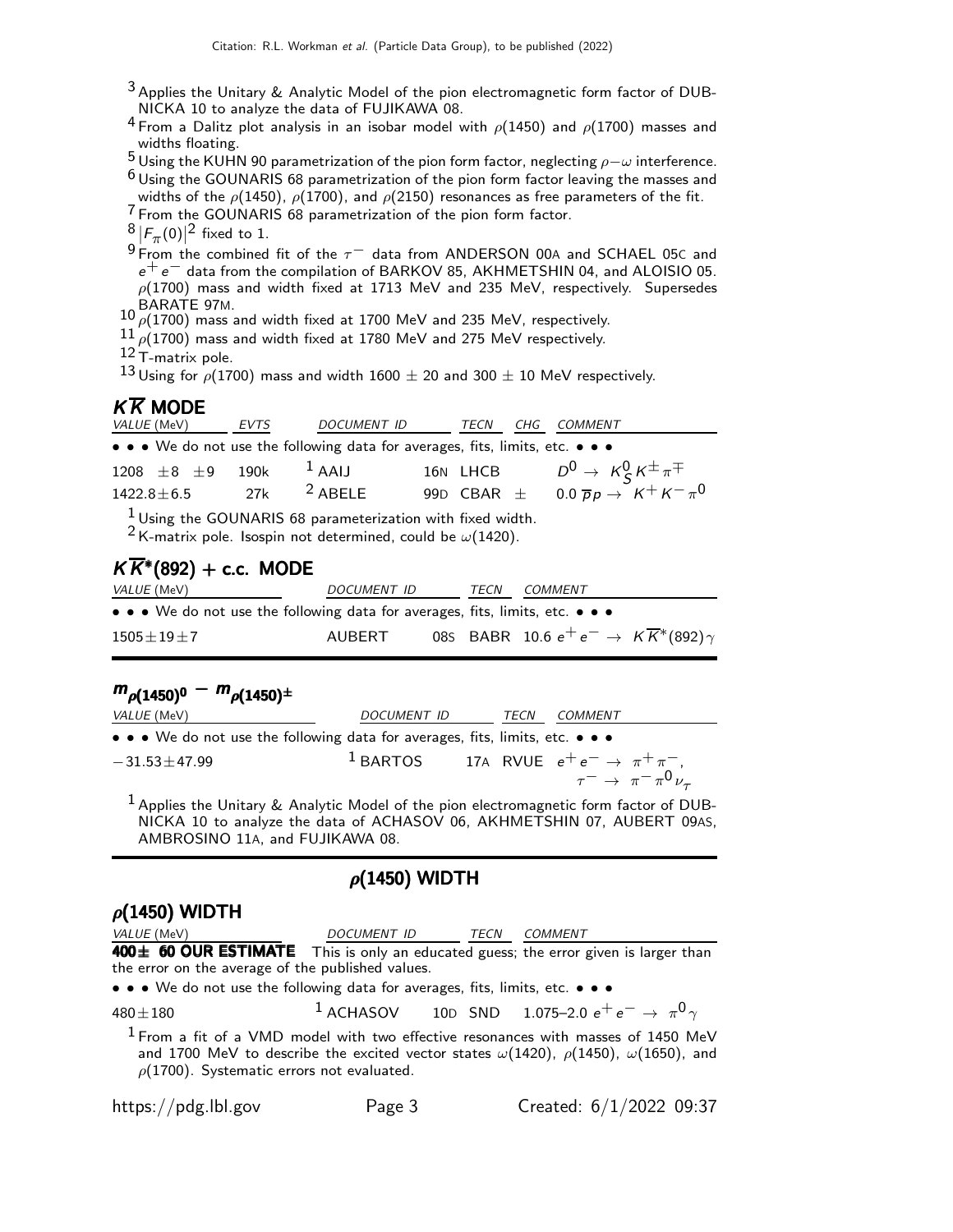| $\eta \rho^0$ MODE                                                            |             |                                                                   |      |                                                                             |
|-------------------------------------------------------------------------------|-------------|-------------------------------------------------------------------|------|-----------------------------------------------------------------------------|
| VALUE (MeV)                                                                   | <b>EVTS</b> | DOCUMENT ID                                                       | TECN | <b>COMMENT</b>                                                              |
| • • • We do not use the following data for averages, fits, limits, etc. • • • |             |                                                                   |      |                                                                             |
| $321 \pm 27$                                                                  | 13.4k       |                                                                   |      | <sup>1</sup> GRIBANOV 20 CMD3 1.1–2.0 $e^+e^- \rightarrow \eta \pi^+ \pi^-$ |
| $280 + 20$                                                                    | 7.4k        |                                                                   |      | <sup>2</sup> ACHASOV 18 SND 1.22-2.00 $e^+e^- \rightarrow \eta \pi^+ \pi^-$ |
| $226 \pm 44$                                                                  |             | <sup>3</sup> AKHMETSHIN 01B CMD2 $e^+e^- \rightarrow \eta \gamma$ |      |                                                                             |
| $211 \pm 31$                                                                  |             |                                                                   |      | <sup>4</sup> AKHMETSHIN 00D CMD2 $e^+e^- \rightarrow \eta \pi^+ \pi^-$      |
| $230 + 30$                                                                    |             |                                                                   |      | ANTONELLI 88 DM2 $e^+e^- \rightarrow \eta \pi^+ \pi^-$                      |
| $60\pm15$                                                                     |             | FUKUI                                                             |      | 88 SPEC 8.95 $\pi^- p \to \eta \pi^+ \pi^- n$                               |

<sup>1</sup> Mass and width of the  $\rho(770)$  fixed at 775 and 149 MeV, respectively; solution 2 of model 2,  $\eta \rightarrow \gamma \gamma$  decays used.

<sup>2</sup> From the combined fit of AULCHENKO 15 and ACHASOV 18 in the model with the interfering  $\rho$ (1450),  $\rho$ (1700) and  $\rho$ (2150) with the parameters of the  $\rho$ (1450) and  $\rho$ (1700) floating and the mass and width of the  $\rho(2150)$  fixed at 2155 MeV and 320 MeV, respectively. The phases of the resonances are  $\pi$ , 0 and  $\pi$ , respectively.

<sup>3</sup>Using the data of AKHMETSHIN 01B on  $e^+e^- \rightarrow \eta \gamma$ , AKHMETSHIN 00D and ANTONELLI 88 on  $e^+e^- \rightarrow \eta \pi^+ \pi^-$ .

<sup>4</sup> Using the data of ANTONELLI 88, DOLINSKY 91, and AKHMETSHIN 00D. The energyindependent width of the  $\rho$ (1450) and  $\rho$ (1700) mesons assumed.

| VALUE (MeV)   | $\omega$ $\pi$ MODE                                                           | EVTS  | <b>DOCUMENT ID</b>   | <b>TECN</b> | <b>COMMENT</b>                                                                  |
|---------------|-------------------------------------------------------------------------------|-------|----------------------|-------------|---------------------------------------------------------------------------------|
|               | • • • We do not use the following data for averages, fits, limits, etc. • • • |       |                      |             |                                                                                 |
|               |                                                                               |       |                      |             |                                                                                 |
| $440 + 40$    |                                                                               | 10.2k |                      |             | 1 ACHASOV 16D SND $1.05-2.00 e^+ e^- \rightarrow \pi^0 \pi^0 \gamma$            |
|               | $303^{+}$ $\frac{31+69}{52-7}$                                                | 821   |                      |             | <sup>2</sup> MATVIENKO 15 BELL $\overline{B}^0 \rightarrow D^{*+} \omega \pi^-$ |
|               |                                                                               |       |                      |             |                                                                                 |
|               | 429 ± 42 ± 10                                                                 | 2382  |                      |             | <sup>3</sup> AKHMETSHIN 03B CMD2 $e^+e \rightarrow \pi^0 \pi^0 \gamma$          |
|               | 547 ± $86^{+46}_{-45}$                                                        | 341   |                      |             | <sup>4</sup> ALEXANDER 01B CLE2 $B \rightarrow D^{(*)} \omega \pi^-$            |
| 400 $\pm$ 35  |                                                                               |       | <sup>5</sup> EDWARDS |             | 00A CLE2 $\tau^- \rightarrow \omega \pi^- \nu_\tau$                             |
| $311 \pm 62$  |                                                                               |       | $6$ CLEGG 94         | <b>RVUE</b> |                                                                                 |
| 300           |                                                                               |       | $7$ ASTON            |             | 80c OMEG 20-70 $\gamma p \rightarrow \omega \pi^0 p$                            |
| $320 \pm 100$ |                                                                               |       | 7 BARBER             |             | 80c SPEC 3-5 $\gamma p \rightarrow \omega \pi^0 p$                              |

 $1$  From a phenomenological model based on vector meson dominance with interfering  $\rho(770)$ ,  $\rho(1450)$ , and  $\rho(1700)$ . The  $\rho(1700)$  mass and width are fixed at 1720 MeV and 250 MeV, respectively. Systematic uncertainties not estimated. Supersedes 2 ACHASOV 13.<br><sup>2</sup> Using Breit-Wigner parameterization of the  $\rho$ (1450) and assuming equal probabilities of

the  $\rho(1450) \rightarrow \pi \pi$  and  $\rho(1450) \rightarrow \omega \pi$  decays.

3 Using the data of AKHMETSHIN 03B and BISELLO 91B assuming the  $\omega \pi^0$  and  $\pi^+ \pi^$ mass dependence of the total width.  $\rho(1700)$  mass and width fixed at 1700 MeV and 240 MeV, respectively.

4 Using Breit-Wigner parameterization of the  $\rho(1450)$  and assuming the  $\omega\pi^-$  mass dependence for the total width.

 $5$  Mass-independent width parameterization.  $\rho(1700)$  mass and width fixed at 1700 MeV and 235 MeV respectively.

 $\frac{6}{1}$ Using data from BISELLO 91B, DOLINSKY 86 and ALBRECHT 87L.

 $7$  Not separated from  $b_1(1235)$ , not pure  $J^P=1^-$  effect.

#### $4\pi$  MODE

| <i>VALUE</i> (MeV)                                                            | <i>DOCUMENT ID</i> | TECN | <i>COMMENT</i> |                                                       |
|-------------------------------------------------------------------------------|--------------------|------|----------------|-------------------------------------------------------|
| • • • We do not use the following data for averages, fits, limits, etc. • • • |                    |      |                |                                                       |
| $325 \pm 100$                                                                 | ABELE              |      |                | 01B CBAR 0.0 $\bar{p}n \to 2\pi^{-} 2\pi^{0} \pi^{+}$ |
| https://pdg.lbl.gov                                                           | Page 4             |      |                | Created: $6/1/2022$ 09:37                             |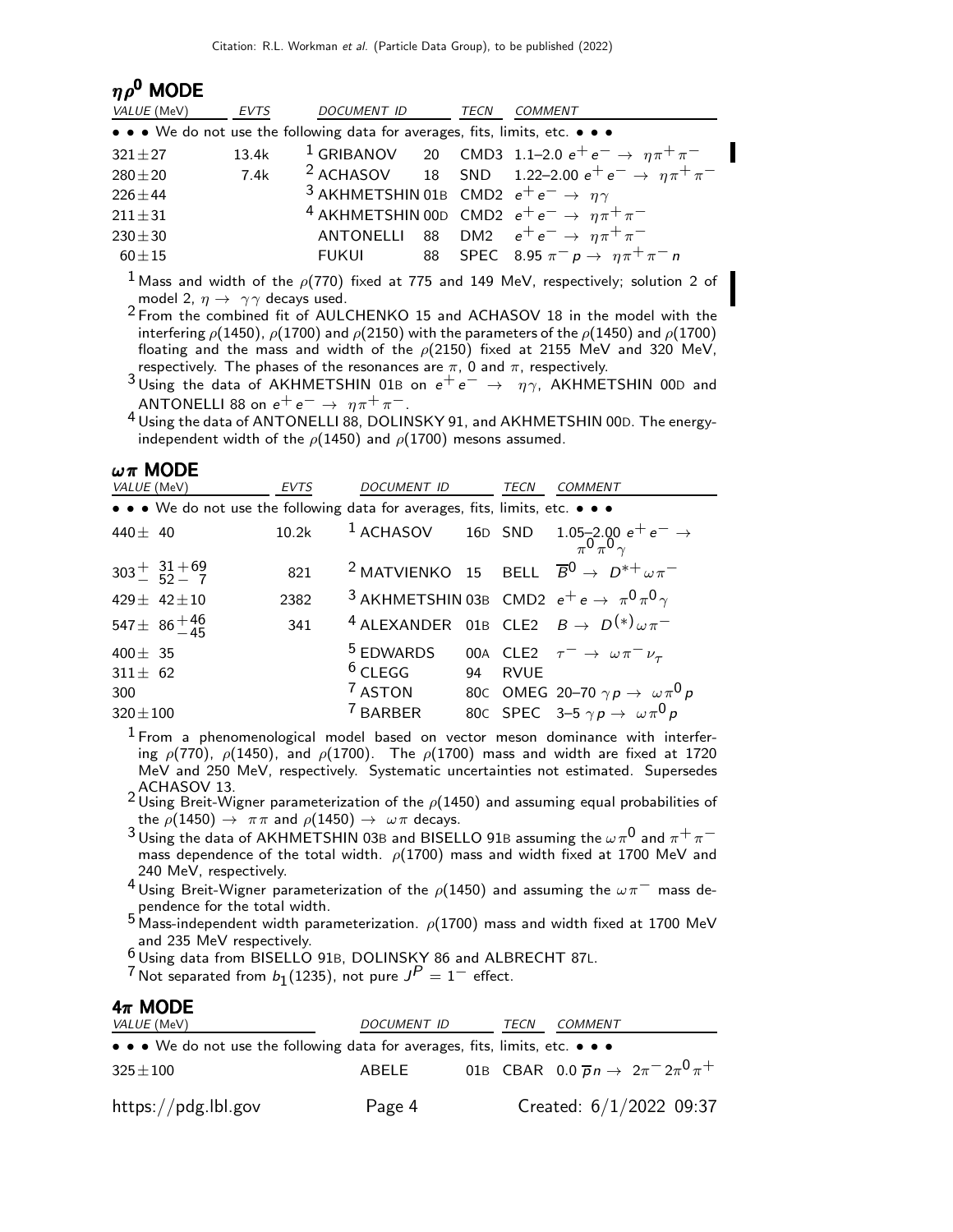| $\pi\pi$ MODE |                    |                |               |                                                                               |                 |      |                                                                                                        |
|---------------|--------------------|----------------|---------------|-------------------------------------------------------------------------------|-----------------|------|--------------------------------------------------------------------------------------------------------|
| VALUE (MeV)   |                    |                | <b>EVTS</b>   | <b>DOCUMENT ID</b>                                                            |                 | TECN | <b>COMMENT</b>                                                                                         |
|               |                    |                |               | • • • We do not use the following data for averages, fits, limits, etc. • • • |                 |      |                                                                                                        |
|               | $324.13 \pm 12.01$ |                |               | $1$ BARTOS                                                                    | 17              |      | RVUE $e^+e^- \rightarrow \pi^+\pi^-$                                                                   |
|               | 492.17 ± 138.38    |                |               | <sup>2</sup> BARTOS                                                           |                 |      | 17A RVUE $e^+e^- \rightarrow \pi^+\pi^-$                                                               |
|               | 340.87 ± 23.84     |                |               | <sup>3</sup> BARTOS                                                           |                 |      | 17A RVUE $\tau^- \rightarrow \pi^- \pi^0 \nu_{\tau}$                                                   |
| 576           | $±$ 29             |                | 20k           | $4$ LEES                                                                      |                 |      | 17C BABR $J/\psi \rightarrow \pi^+ \pi^- \pi^0$                                                        |
| 460           | ± 30               | $^{+40}_{-45}$ | 63.5k         | <sup>5</sup> ABRAMOWICZ12                                                     |                 |      | ZEUS $ep \rightarrow e \pi^+ \pi^- p$                                                                  |
| 427           | ± 31               |                |               | $6$ LEES                                                                      |                 |      | 12G BABR $e^+e^- \rightarrow \pi^+\pi^-\gamma$                                                         |
| 434           | ±16                |                | $\pm 60$ 5.4M | 7,8 FUJIKAWA                                                                  | 08              |      | BELL $\tau^- \to \pi^- \pi^0 \nu_\tau$                                                                 |
| 468           | ± 41               |                |               | <sup>9</sup> SCHAEL                                                           |                 |      | 05C ALEP $\tau^- \rightarrow \pi^- \pi^0 \nu_{\tau}$                                                   |
| 455           | ± 41               |                | 87k           | 7,10 ANDERSON                                                                 |                 |      | 00A CLE2 $\tau^- \rightarrow \pi^- \pi^0 \nu_\tau$                                                     |
| $\sim$ 374    |                    |                |               | $11$ ABELE                                                                    |                 |      | 99C CBAR 0.0 $\overline{p}d \rightarrow \pi^+\pi^-\pi^-p$                                              |
| 275           | ±10                |                |               | <b>BERTIN</b>                                                                 | 98              |      | OBLX 0.05-0.405 $\overline{n}p \rightarrow$                                                            |
| 343           | ± 20               |                |               | $12$ ABELE                                                                    | 97              |      | $\pi$ <sup>+</sup> $\pi$ <sup>+</sup> $\pi$ <sup>-</sup><br>CBAR $\overline{p}n \to \pi^- \pi^0 \pi^0$ |
| 310           | ± 40               |                |               | $10$ BERTIN                                                                   | 97 <sub>C</sub> |      | OBLX 0.0 $\overline{p}p \rightarrow \pi^+\pi^-\pi^0$                                                   |
| 236           | ± 36               |                |               | <b>BERTIN</b>                                                                 | 97 <sub>D</sub> |      | OBLX 0.05 $\overline{p}p \rightarrow 2\pi^+ 2\pi^-$                                                    |
| 269           | ± 31               |                |               | <b>BISELLO</b>                                                                | 89              |      | DM2 $e^+e^- \rightarrow \pi^+\pi^-$                                                                    |
| 391           | ±70                |                |               | <b>DUBNICKA</b>                                                               | 89              |      | RVUE $e^+e^- \rightarrow \pi^+\pi^-$                                                                   |
| 218           | $+ 46$             |                |               | <sup>13</sup> KURDADZE                                                        | 83              |      | OLYA 0.64-1.4 $e^+e^- \rightarrow$                                                                     |
|               |                    |                |               |                                                                               |                 |      | $\pi^+\pi^-$                                                                                           |

 $1$  Applies the Unitary & Analytic Model of the pion electromagnetic form factor of DUB-NICKA 10 to analyze the data of LEES 12G and ABLIKIM 16C.

2 Applies the Unitary & Analytic Model of the pion electromagnetic form factor of DUB-<br>2 Applies the Unitary & Analytic Model of the pion electromagnetic form factor of DUB-NICKA 10 to analyze the data of ACHASOV 06, AKHMETSHIN 07, AUBERT 09AS,

and AMBROSINO 11A.<br><sup>3</sup> Applies the Unitary & Analytic Model of the pion electromagnetic form factor of DUB-NICKA 10 to analyze the data of FUJIKAWA 08.

<sup>4</sup> From a Dalitz plot analysis in an isobar model with  $\rho$ (1450) and  $\rho$ (1700) masses and widths floating.

5 Using the KUHN 90 parametrization of the pion form factor, neglecting  $\rho-\omega$  interference.

 $6$  Using the GOUNARIS 68 parametrization of the pion form factor leaving the masses and widths of the  $\rho$ (1450),  $\rho$ (1700), and  $\rho$ (2150) resonances as free parameters of the fit.

7 From the GOUNARIS 68 parametrization of the pion form factor.

 $\frac{8}{\Omega}$   $|F_{\pi}(0)|^2$  fixed to 1.

 $9$  From the combined fit of the  $\tau^-$  data from ANDERSON 00A and SCHAEL 05C and e+ e− data from the compilation of BARKOV 85, AKHMETSHIN 04, and ALOISIO 05.  $\rho(1700)$  mass and width fixed at 1713 MeV and 235 MeV, respectively. Supersedes

 $^{10}$  BARATE 97M.<br> $^{10}$   $\rho(1700)$  mass and width fixed at 1700 MeV and 235 MeV, respectively.

 $11\rho(1700)$  mass and width fixed at 1780 MeV and 275 MeV respectively.

 $12$  T-matrix pole.

 $^{13}$  Using for  $\rho$ (1700) mass and width 1600  $\pm$  20 and 300  $\pm$  10 MeV respectively.

#### $K\overline{K}$  MODE

| <i>VALUE</i> (MeV)                                                            | EVTS | DOCUMENT ID TECN |  | CHG COMMENT                                                  |
|-------------------------------------------------------------------------------|------|------------------|--|--------------------------------------------------------------|
| • • • We do not use the following data for averages, fits, limits, etc. • • • |      |                  |  |                                                              |
| 410 $\pm$ 19 $\pm$ 35 190k <sup>1</sup> AAIJ                                  |      |                  |  | 16N LHCB $D^0 \rightarrow K_S^0 K^{\pm} \pi^{\mp}$           |
| $146.5 \pm 10.5$ 27k <sup>2</sup> ABELE                                       |      |                  |  | 99D CBAR $\pm$ 0.0 $\overline{p}p \rightarrow K^+ K^- \pi^0$ |
| $\frac{1}{2}$ Using the GOUNARIS 68 parameterization with fixed mass.         |      |                  |  |                                                              |

<sup>2</sup> K-matrix pole. Isospin not determined, could be  $\omega(1420)$ .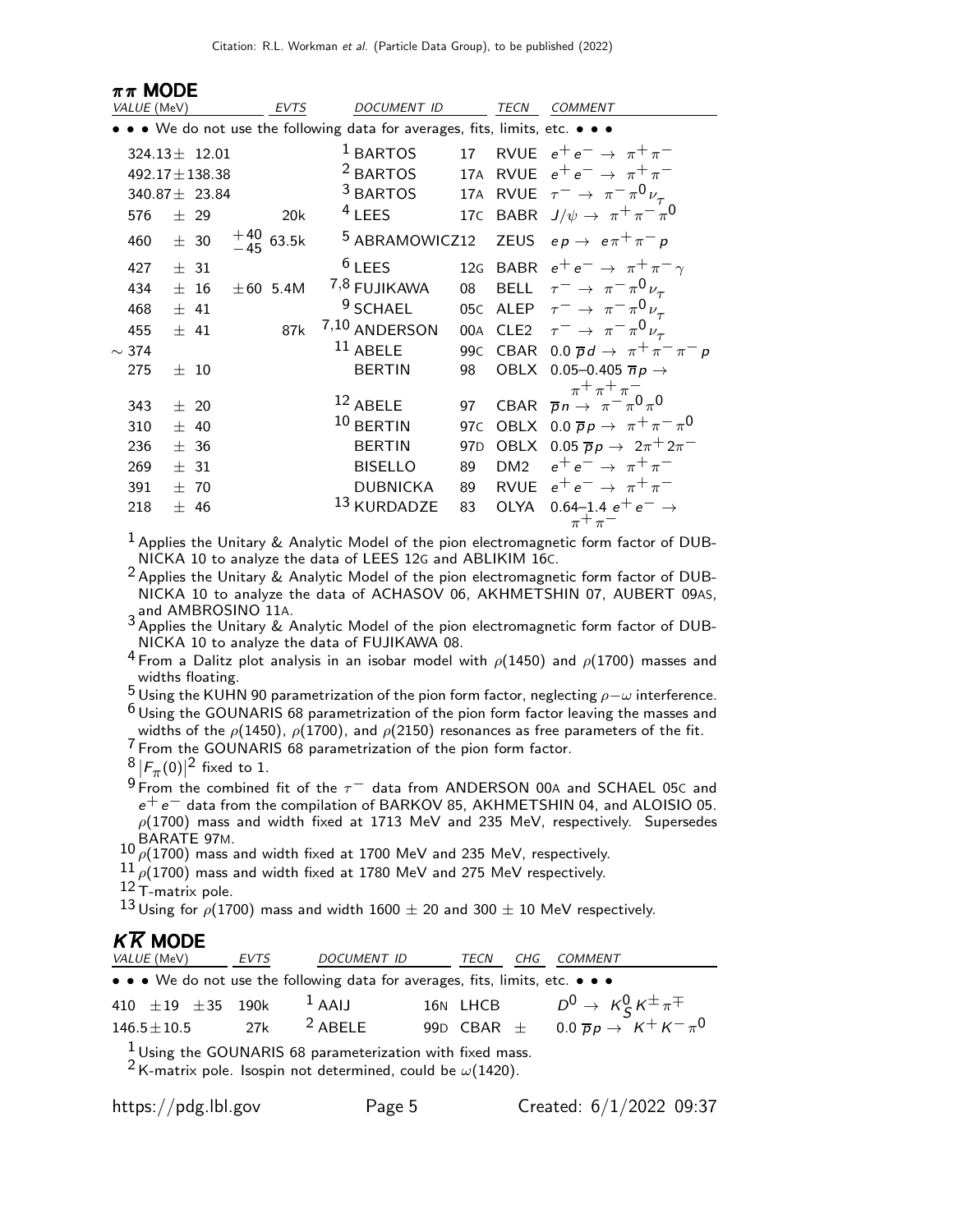| $K\overline{K}$ *(892) + c.c. MODE                                            |             |      |                                                               |  |
|-------------------------------------------------------------------------------|-------------|------|---------------------------------------------------------------|--|
| <i>VALUE</i> (MeV)                                                            | DOCUMENT ID | TECN | <i>COMMENT</i>                                                |  |
| • • • We do not use the following data for averages, fits, limits, etc. • • • |             |      |                                                               |  |
| $418 \pm 25 \pm 4$                                                            | AUBERT      |      | 085 BABR 10.6 $e^+e^- \rightarrow K\overline{K}^*(892)\gamma$ |  |

| $\Gamma_{\rho(1450)^0} - \Gamma_{\rho(1450)^{\pm}}$                           |             |      |                                                                                                            |
|-------------------------------------------------------------------------------|-------------|------|------------------------------------------------------------------------------------------------------------|
| <i>VALUE</i> (MeV)                                                            | DOCUMENT ID | TECN | COMMENT                                                                                                    |
| • • • We do not use the following data for averages, fits, limits, etc. • • • |             |      |                                                                                                            |
| $151.30 \pm 140.42$                                                           |             |      | <sup>1</sup> BARTOS 17A RVUE $e^+e^- \rightarrow \pi^+\pi^-,$<br>$\tau^- \rightarrow \pi^-\pi^0\nu_{\tau}$ |
|                                                                               |             |      |                                                                                                            |

 $1$  Applies the Unitary & Analytic Model of the pion electromagnetic form factor of DUB-NICKA 10 to analyze the data of ACHASOV 06, AKHMETSHIN 07, AUBERT 09AS, AMBROSINO 11A, and FUJIKAWA 08.

|                               | Mode                                                    | Fraction $(\Gamma_i/\Gamma)$ |
|-------------------------------|---------------------------------------------------------|------------------------------|
| $\Gamma_1$                    | $\pi\pi$                                                | seen                         |
| $\Gamma_2$                    | $\pi^+\pi^-$                                            | seen                         |
| $\Gamma_3$ 4 $\pi$            |                                                         | seen                         |
| $\Gamma_4$                    | $\omega \, \pi$                                         |                              |
|                               | $\Gamma_5$ $a_1(1260)\pi$                               |                              |
|                               | $\Gamma_6$ $h_1(1170)\pi$                               |                              |
|                               | $\Gamma_7 \qquad \pi(1300)\pi$                          |                              |
|                               | $\Gamma_8$ $\rho \rho$                                  |                              |
|                               | $\Gamma_9$ $\rho(\pi\pi)$ <sub>S-Wave</sub>             |                              |
|                               | $\Gamma_{10}$ $e^+e^-$                                  | seen                         |
| $\Gamma_{11}$ – $\eta\rho$    |                                                         | seen                         |
|                               | $\Gamma_{12}$ $a_2(1320)\pi$                            | not seen                     |
| $\Gamma_{13}$ $K\overline{K}$ |                                                         | seen                         |
|                               | $\Gamma_{14}$ $K^+ K^-$                                 | seen                         |
|                               | $\Gamma_{15}$ $K\overline{K}$ <sup>*</sup> (892) + c.c. | possibly seen                |
| $\Gamma_{16}$ $\pi^0 \gamma$  |                                                         |                              |
| $\Gamma_{17}$ $\eta \gamma$   |                                                         | seen                         |
|                               | $\Gamma_{18}$ $f_0(500)\gamma$                          | not seen                     |
|                               | $\Gamma_{19}$ $f_0(980)\gamma$                          | not seen                     |
|                               | $\Gamma_{20}$ $f_0(1370)\gamma$                         | not seen                     |
|                               | $\Gamma_{21}$ $f_2(1270)\gamma$                         | not seen                     |

## $\rho$ (1450) DECAY MODES

## $\rho(1450)$   $\Gamma(i)\Gamma(e^+e^-)/\Gamma(\text{total})$

| $\Gamma(\pi\pi) \times \Gamma(e^+e^-)/\Gamma_{\text{total}}$                                                          |                                                              |      |                           | $\Gamma_1\Gamma_{10}/\Gamma$ |
|-----------------------------------------------------------------------------------------------------------------------|--------------------------------------------------------------|------|---------------------------|------------------------------|
| VALUE (keV)                                                                                                           | <i>DOCUMENT ID</i>                                           | TECN | COMMENT                   |                              |
| $\bullet \bullet \bullet$ We do not use the following data for averages, fits, limits, etc. $\bullet \bullet \bullet$ |                                                              |      |                           |                              |
| 0.12                                                                                                                  | <sup>1</sup> DIEKMAN 88 RVUE $e^+e^- \rightarrow \pi^+\pi^-$ |      |                           |                              |
| $\frac{h}{\text{https://pdg.lbl.gov}}$                                                                                | Page 6                                                       |      | Created: $6/1/2022$ 09:37 |                              |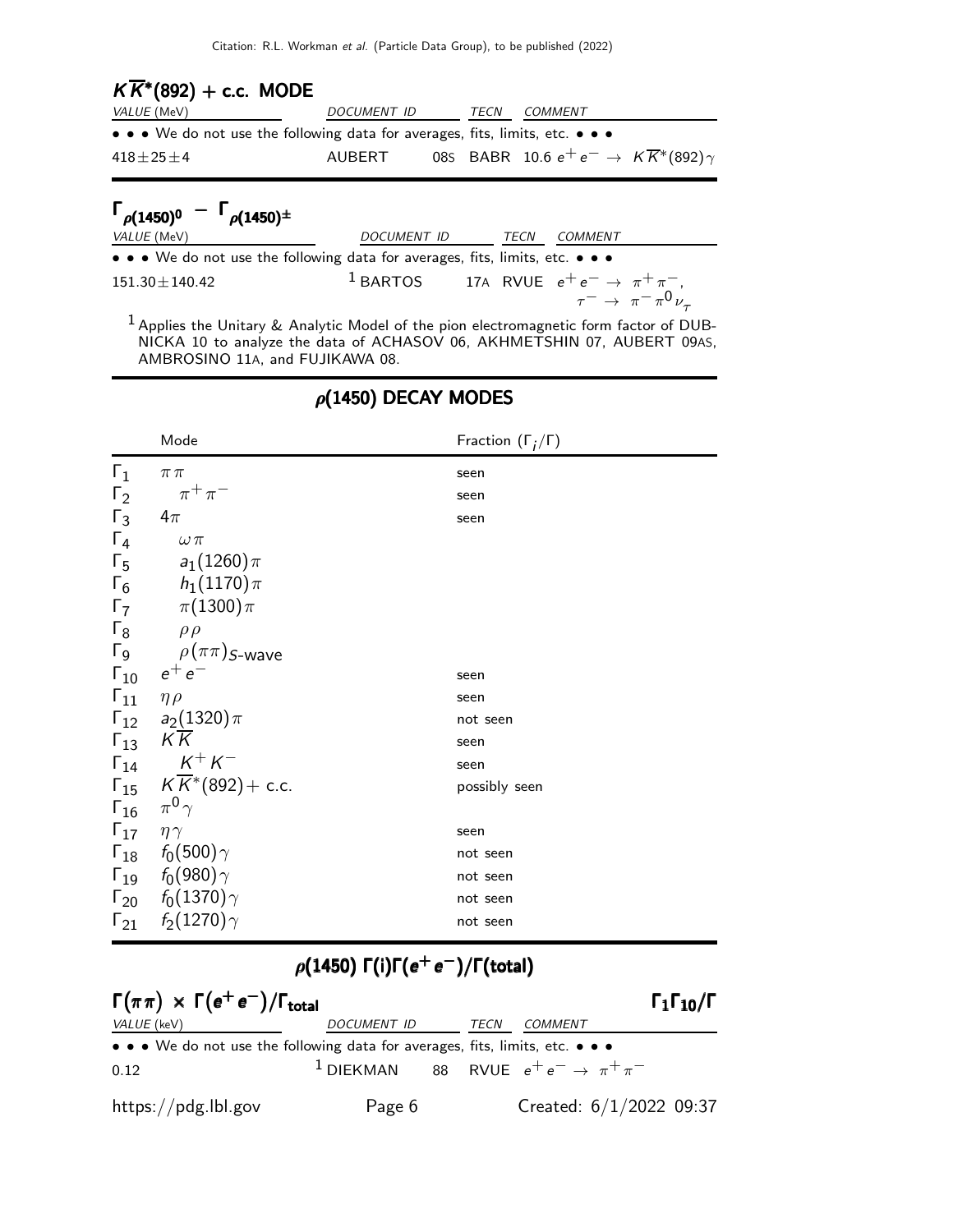$0.027 {+ 0.015\atop - 0.010}$ <sup>2</sup> KURDADZE 83 OLYA 0.64–1.4  $e^+e^- \rightarrow \pi^+\pi^-$ 

 $1$  Using total width  $=$  235 MeV.

<sup>2</sup> Using for  $\rho$ (1700) mass and width 1600  $\pm$  20 and 300  $\pm$  10 MeV respectively.

| $\Gamma(\eta \rho) \times \Gamma(e^+e^-)/\Gamma_{\text{total}}$                            |       |                                                                                                                                                                                                                                                                                                                                                                                                |    |                                                               | $\Gamma_{11}\Gamma_{10}/\Gamma$ |
|--------------------------------------------------------------------------------------------|-------|------------------------------------------------------------------------------------------------------------------------------------------------------------------------------------------------------------------------------------------------------------------------------------------------------------------------------------------------------------------------------------------------|----|---------------------------------------------------------------|---------------------------------|
| VALUE (eV)                                                                                 | EVTS  | DOCUMENT ID                                                                                                                                                                                                                                                                                                                                                                                    |    | TECN COMMENT                                                  |                                 |
| • • • We do not use the following data for averages, fits, limits, etc. • • •              |       |                                                                                                                                                                                                                                                                                                                                                                                                |    |                                                               |                                 |
| $335 \pm 27 \pm 20$                                                                        | 13.4k | $^1$ GRIBANOV                                                                                                                                                                                                                                                                                                                                                                                  | 20 | CMD3 1.1-2.0 $e^+e^- \rightarrow \eta \pi^+ \pi^-$            |                                 |
| $210 \pm 24 \pm 10$                                                                        |       | $2$ LEES                                                                                                                                                                                                                                                                                                                                                                                       | 18 | BABR $e^+e^- \rightarrow \eta \pi^+ \pi^-$                    |                                 |
| $74 + 20$                                                                                  |       | <sup>3</sup> AKHMETSHIN 00D CMD2 $e^+e^- \rightarrow \eta \pi^+ \pi^-$                                                                                                                                                                                                                                                                                                                         |    |                                                               |                                 |
| $91 \pm 19$                                                                                |       | <b>ANTONELLI</b>                                                                                                                                                                                                                                                                                                                                                                               | 88 | DM2 $e^+e^- \rightarrow n\pi^+\pi^-$                          |                                 |
| model 2, $\eta \rightarrow \gamma \gamma$ decays used.<br>Model uncertainty is 20%.        |       | <sup>1</sup> Mass and width of the $\rho(770)$ fixed at 775 and 149 MeV, respectively; solution 2 of<br><sup>2</sup> Includes non-resonant contribution. The selected fit model includes three $\rho$ excited states.<br><sup>3</sup> Using the data of ANTONELLI 88, DOLINSKY 91, and AKHMETSHIN 00D. The energy-<br>independent width of the $\rho$ (1450) and $\rho$ (1700) mesons assumed. |    |                                                               |                                 |
| $\Gamma(\eta \gamma) \times \Gamma(e^+e^-)/\Gamma_{\rm total}$<br>VALUE (eV)               |       | <b>DOCUMENT ID</b>                                                                                                                                                                                                                                                                                                                                                                             |    | TECN COMMENT                                                  | $\Gamma_{17}\Gamma_{10}/\Gamma$ |
| • • • We do not use the following data for averages, fits, limits, etc. • • •              |       |                                                                                                                                                                                                                                                                                                                                                                                                |    |                                                               |                                 |
| $<$ 16.4<br>$2.2 \pm 0.5 \pm 0.3$                                                          |       | <sup>1</sup> AKHMETSHIN 05 CMD2 0.60-1.38 $e^+e^- \rightarrow \eta \gamma$<br><sup>2</sup> AKHMETSHIN 01B CMD2 $e^+e^- \rightarrow \eta \gamma$                                                                                                                                                                                                                                                |    |                                                               |                                 |
| width. Recalculated by us.                                                                 |       | <sup>1</sup> From 2 $\gamma$ decay mode of $\eta$ using 1465 MeV and 310 MeV for the $\rho(1450)$ mass and<br><sup>2</sup> Using the data of AKHMETSHIN 01B on $e^+e^- \rightarrow \eta \gamma$ , AKHMETSHIN 00D and<br>ANTONELLI 88 on $e^+e^- \rightarrow \eta \pi^+ \pi^-$ . Recalculated by us using width of 226 MeV.                                                                     |    |                                                               |                                 |
| $\Gamma(K\overline{K}^*(892)+c.c.) \times \Gamma(e^+e^-)/\Gamma_{\rm total}$<br>VALUE (eV) |       | <b>DOCUMENT ID</b>                                                                                                                                                                                                                                                                                                                                                                             |    | TECN COMMENT                                                  | $\Gamma_{15}\Gamma_{10}/\Gamma$ |
| • • • We do not use the following data for averages, fits, limits, etc. • • •              |       |                                                                                                                                                                                                                                                                                                                                                                                                |    |                                                               |                                 |
| $127 \pm 15 \pm 6$                                                                         |       | AUBERT                                                                                                                                                                                                                                                                                                                                                                                         |    | 085 BABR 10.6 $e^+e^- \rightarrow K\overline{K}^*(892)\gamma$ |                                 |

## $\rho(1450)$   $\Gamma(i)/\Gamma(\text{total})\times \Gamma(e^+e^-)/\Gamma(\text{total})$

## $\Gamma(\omega \pi)/\Gamma_{\rm total} \, \times \, \Gamma(e^+e^-)/\Gamma_{\rm total}$  Γ  $_4/\Gamma \times \Gamma_{10}/\Gamma$

 $\Gamma_4/\Gamma \times \Gamma_{10}/\Gamma$ 

| VALUE (units $10^{-6}$ ) EVTS | DOCUMENT ID                                                                                                           | TECN | COMMENT                                                                            |
|-------------------------------|-----------------------------------------------------------------------------------------------------------------------|------|------------------------------------------------------------------------------------|
|                               | $\bullet \bullet \bullet$ We do not use the following data for averages, fits, limits, etc. $\bullet \bullet \bullet$ |      |                                                                                    |
| $2.1 \pm 0.4$                 |                                                                                                                       |      | 10.2k <sup>1</sup> ACHASOV 16D SND 1.05-2.00 $e^+e^- \rightarrow \pi^0\pi^0\gamma$ |
| $5.3 \pm 0.4$                 | $7815$ $2$ ACHASOV                                                                                                    |      | 13 SND 1.05-2.00 $e^+e^- \rightarrow \pi^0 \pi^0 \gamma$                           |

 $1$  From a phenomenological model based on vector meson dominance with interfering  $\rho(770)$ ,  $\rho(1450)$ , and  $\rho(1700)$ . The  $\rho(1700)$  mass and width are fixed at 1720 MeV and 250 MeV, respectively. Systematic uncertainties not estimated. Supersedes ACHASOV 13.

 $2$  From a phenomenological model based on vector meson dominance with the interfering  $\rho(1450)$  and  $\rho(1700)$  and their widths fixed at 400 and 250 MeV, respectively. Systematic uncertainty not estimated.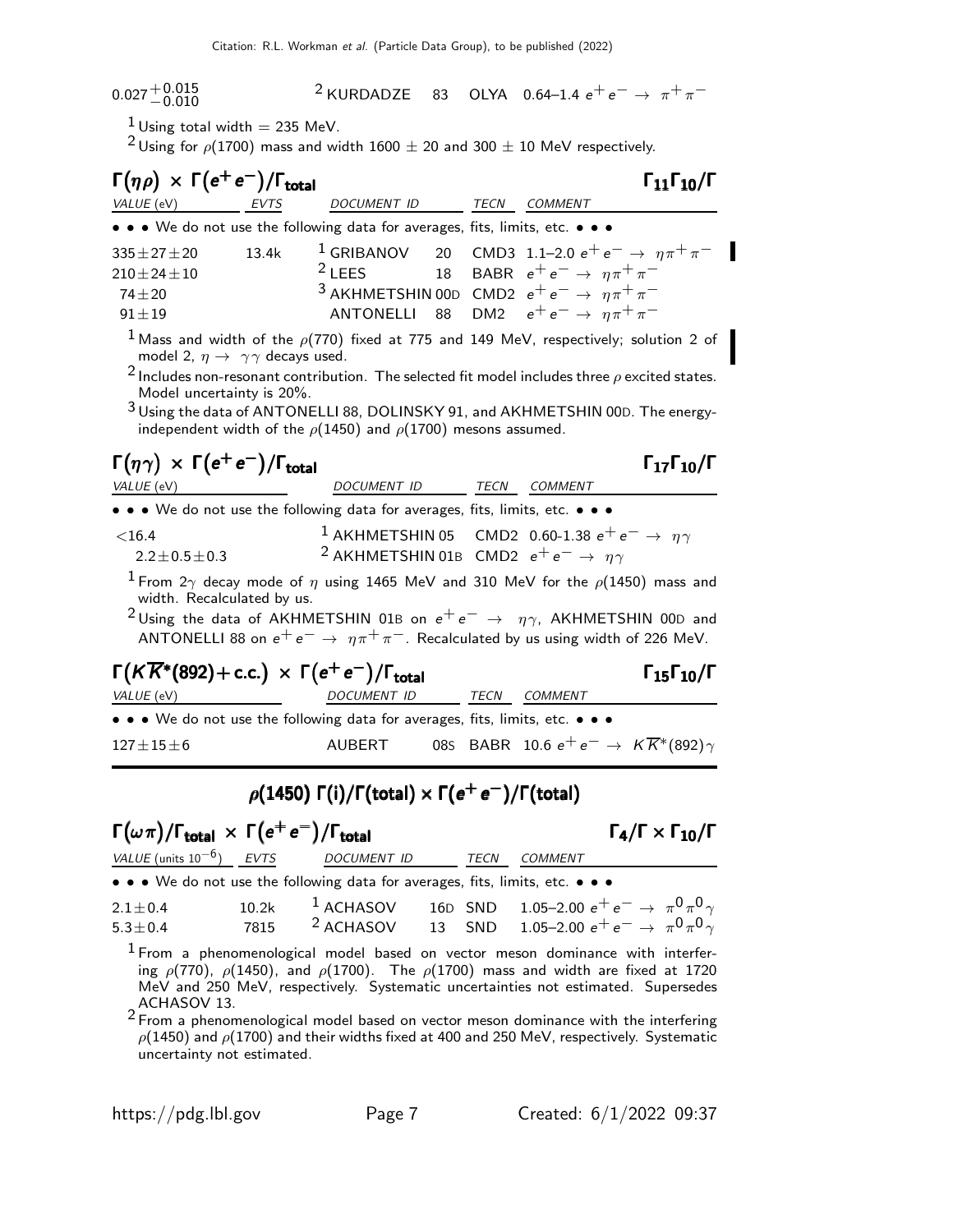| $\Gamma(\eta \rho)/\Gamma_{\rm total} \times \Gamma(e^+e^-)/\Gamma_{\rm total}$                                           |                          |  |                                                                                              |  |    |              |                | $\Gamma_{11}/\Gamma \times \Gamma_{10}/\Gamma$                                                                                                                                                                                                                                                                                                                                                                                                                                                                                                                                                                                           |
|---------------------------------------------------------------------------------------------------------------------------|--------------------------|--|----------------------------------------------------------------------------------------------|--|----|--------------|----------------|------------------------------------------------------------------------------------------------------------------------------------------------------------------------------------------------------------------------------------------------------------------------------------------------------------------------------------------------------------------------------------------------------------------------------------------------------------------------------------------------------------------------------------------------------------------------------------------------------------------------------------------|
| VALUE (units $10^{-7}$ ) EVTS                                                                                             |                          |  | DOCUMENT ID                                                                                  |  |    | TECN COMMENT |                |                                                                                                                                                                                                                                                                                                                                                                                                                                                                                                                                                                                                                                          |
| • • • We do not use the following data for averages, fits, limits, etc. • • •                                             |                          |  |                                                                                              |  |    |              |                |                                                                                                                                                                                                                                                                                                                                                                                                                                                                                                                                                                                                                                          |
| $7.3 \pm 0.3$                                                                                                             | 7.4k                     |  | $1$ ACHASOV                                                                                  |  |    |              |                | 18 SND 1.22-2.00 $e^+e^- \rightarrow \eta \pi^+ \pi^-$                                                                                                                                                                                                                                                                                                                                                                                                                                                                                                                                                                                   |
| 4.3 $\pm$ 1.1 $\pm$ 0.2                                                                                                   | 4.9k                     |  | $^2$ AULCHENKO $\,$ 15                                                                       |  |    |              |                | SND 1.22-2.00 $e^+e^- \rightarrow \eta \pi^+ \pi^-$                                                                                                                                                                                                                                                                                                                                                                                                                                                                                                                                                                                      |
| respectively. The phases of the resonances are $\pi$ , 0 and $\pi$ , respectively.                                        |                          |  |                                                                                              |  |    |              |                | <sup>1</sup> From the combined fit of AULCHENKO 15 and ACHASOV 18 in the model with the<br>interfering $\rho$ (1450), $\rho$ (1700) and $\rho$ (2150) with the parameters of the $\rho$ (1450) and $\rho$ (1700)<br>floating and the mass and width of the $\rho(2150)$ fixed at 2155 MeV and 320 MeV,<br><sup>2</sup> From a fit to the $e^+e^-\rightarrow~\eta\pi^+\pi^-$ cross section with vector meson dominance model<br>including $\rho(770)$ , $\rho(1450)$ , and $\rho(1700)$ decaying exclusively via $\eta \rho(770)$ . Masses and<br>widths of vector states are fixed to PDG 14. Coupling constants are assumed to be real. |
| $\Gamma(f_0(500)\gamma)/\Gamma_{\rm total} \times \Gamma(e^+e^-)/\Gamma_{\rm total}$                                      |                          |  |                                                                                              |  |    |              |                | $\Gamma_{18}/\Gamma \times \Gamma_{10}/\Gamma$                                                                                                                                                                                                                                                                                                                                                                                                                                                                                                                                                                                           |
| VALUE (units $10^{-9}$ ) CL%                                                                                              |                          |  | DOCUMENT ID TECN                                                                             |  |    |              | <i>COMMENT</i> |                                                                                                                                                                                                                                                                                                                                                                                                                                                                                                                                                                                                                                          |
| < 4.0                                                                                                                     | 90                       |  | <b>ACHASOV</b>                                                                               |  | 11 |              |                | SND $e^+e^- \rightarrow \pi^0 \pi^0 \gamma$                                                                                                                                                                                                                                                                                                                                                                                                                                                                                                                                                                                              |
| $\Gamma(\pi^0\gamma)/\Gamma_{\rm total}\,\times\,\Gamma(e^+\,e^-)/\Gamma_{\rm total}$<br>VALUE (units $10^{-9}$ )         | $\overline{\phantom{a}}$ |  | <b>DOCUMENT ID</b>                                                                           |  |    | TECN COMMENT |                | $\Gamma_{16}/\Gamma \times \Gamma_{10}/\Gamma$                                                                                                                                                                                                                                                                                                                                                                                                                                                                                                                                                                                           |
| • • • We do not use the following data for averages, fits, limits, etc. • • •                                             |                          |  |                                                                                              |  |    |              |                |                                                                                                                                                                                                                                                                                                                                                                                                                                                                                                                                                                                                                                          |
| $2.3 \pm 1.4$                                                                                                             |                          |  | $1$ ACHASOV                                                                                  |  |    |              |                | 10D SND 1.075-2.0 $e^+e^- \rightarrow \pi^0 \gamma$                                                                                                                                                                                                                                                                                                                                                                                                                                                                                                                                                                                      |
| $\rho(1700)$ . Systematic errors not evaluated.                                                                           |                          |  |                                                                                              |  |    |              |                | <sup>1</sup> From a fit of a VMD model with two effective resonances with masses of 1450 MeV<br>and 1700 MeV to describe the excited vector states $\omega(1420)$ , $\rho(1450)$ , $\omega(1650)$ , and                                                                                                                                                                                                                                                                                                                                                                                                                                  |
| $\Gamma(f_0(980)\gamma)/\Gamma_{\rm total} \, \times \, \Gamma(e^+ \, e^-)/\Gamma_{\rm total}$                            |                          |  |                                                                                              |  |    |              |                | $\Gamma_{19}/\Gamma \times \Gamma_{10}/\Gamma$                                                                                                                                                                                                                                                                                                                                                                                                                                                                                                                                                                                           |
| $VALUE$ (units $10^{-9}$ ) CL%                                                                                            |                          |  | DOCUMENT ID                                                                                  |  |    | TECN         | COMMENT        |                                                                                                                                                                                                                                                                                                                                                                                                                                                                                                                                                                                                                                          |
| < 2.6                                                                                                                     | 90                       |  | <b>ACHASOV</b>                                                                               |  | 11 | SND          |                | $e^+e^- \rightarrow \pi^0 \pi^0 \gamma$                                                                                                                                                                                                                                                                                                                                                                                                                                                                                                                                                                                                  |
| $\Gamma(f_0(1370)\gamma)/\Gamma_{\text{total}} \times \Gamma(e^+e^-)/\Gamma_{\text{total}}$                               |                          |  |                                                                                              |  |    |              |                | $\Gamma_{20}/\Gamma \times \Gamma_{10}/\Gamma$                                                                                                                                                                                                                                                                                                                                                                                                                                                                                                                                                                                           |
| VALUE (units $10^{-9}$ )                                                                                                  | $CL\%$                   |  | DOCUMENT ID                                                                                  |  |    |              | TECN COMMENT   |                                                                                                                                                                                                                                                                                                                                                                                                                                                                                                                                                                                                                                          |
| < 3.5                                                                                                                     | 90                       |  | <b>ACHASOV</b>                                                                               |  | 11 | SND          |                | $e^+e^- \rightarrow \pi^0 \pi^0 \gamma$                                                                                                                                                                                                                                                                                                                                                                                                                                                                                                                                                                                                  |
| $\Gamma(f_2(1270)\gamma)/\Gamma_{\rm total}\,\times\,\Gamma(e^+e^-)/\Gamma_{\rm total}$                                   |                          |  |                                                                                              |  |    |              |                | $\Gamma_{21}/\Gamma \times \Gamma_{10}/\Gamma$                                                                                                                                                                                                                                                                                                                                                                                                                                                                                                                                                                                           |
| VALUE (units $10^{-9}$ )                                                                                                  |                          |  |                                                                                              |  |    |              |                |                                                                                                                                                                                                                                                                                                                                                                                                                                                                                                                                                                                                                                          |
| < 0.8                                                                                                                     |                          |  | $\frac{CL\%}{90}$ $\frac{DOCUMENT ID}{ACHASOV}$ $\frac{TECN}{SND}$ $\frac{COMMENT}{e^+ e^-}$ |  |    |              |                | SND $e^+e^- \rightarrow \pi^0 \pi^0 \gamma$                                                                                                                                                                                                                                                                                                                                                                                                                                                                                                                                                                                              |
| $^1$ Using Breit-Wigner parametrization of the $\rho(1450)$ with mass and width of 1465 MeV<br>and 400 MeV, respectively. |                          |  |                                                                                              |  |    |              |                |                                                                                                                                                                                                                                                                                                                                                                                                                                                                                                                                                                                                                                          |
|                                                                                                                           |                          |  | $\rho$ (1450) BRANCHING RATIOS                                                               |  |    |              |                |                                                                                                                                                                                                                                                                                                                                                                                                                                                                                                                                                                                                                                          |

| $\Gamma(\pi\pi)/\Gamma(4\pi)$                                                             |                    |      |                                               | $\Gamma_1/\Gamma_3$ |
|-------------------------------------------------------------------------------------------|--------------------|------|-----------------------------------------------|---------------------|
| <i>VALUE</i>                                                                              | <i>DOCUMENT ID</i> | TECN | <b>COMMENT</b>                                |                     |
| • • • We do not use the following data for averages, fits, limits, etc. • • •             |                    |      |                                               |                     |
| $0.37 \pm 0.10$<br>$\frac{1}{2} \omega \pi$ not included.<br><sup>2</sup> Using ABELE 97. | $1,2$ ABELE        |      | 01B CBAR 0.0 $\overline{p}n \rightarrow 5\pi$ |                     |
| https://pdg.lbl.gov                                                                       | Page 8             |      | Created: $6/1/2022$ 09:37                     |                     |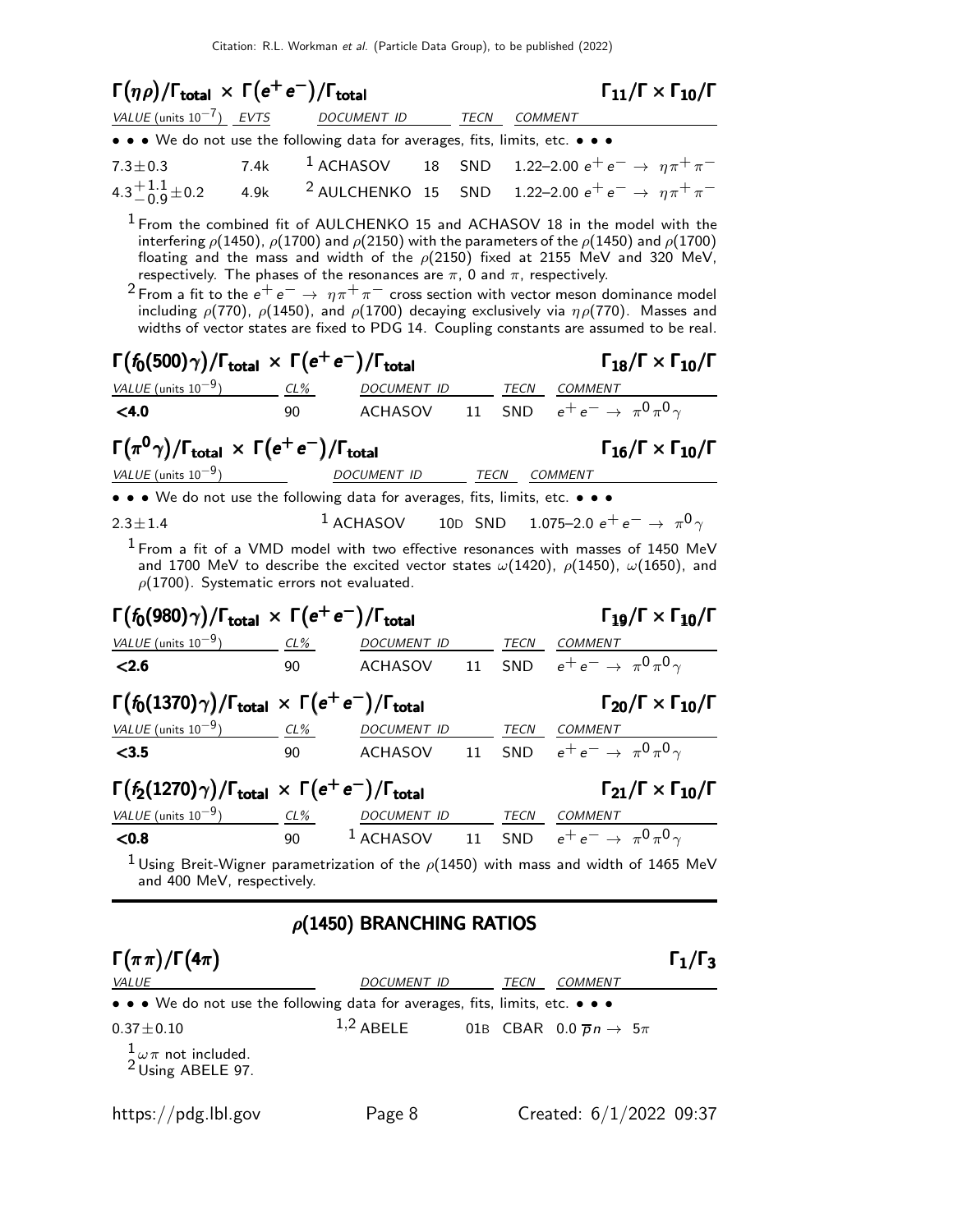Citation: R.L. Workman et al. (Particle Data Group), to be published (2022)

 $\Gamma(K^+ K^-)/\Gamma(\pi^+ \pi^-)$  Γ<sub>14</sub>/Γ<sub>2</sub>  $\Gamma_{14}/\Gamma_2$ VALUE (%) EVTS DOCUMENT ID TECN COMMENT 30.7 $\pm$ 8.4 $\pm$ 8.2 20k  $^1$  LEES 17C BABR J/ $\psi \rightarrow \;$   $h^+$   $h^ \pi^0$  $<sup>1</sup>$  From Dalitz plot analyses in isobar models.</sup>  $\Gamma(\omega \pi)/\Gamma_{\rm total}$  Γ<sub>4</sub>/Γ total  $\overline{4/1}$ VALUE  $EVTS$  DOCUMENT ID TECN COMMENT  $\bullet$  We do not use the following data for averages, fits, limits, etc.  $\bullet$ seen 821 <sup>1</sup> MATVIENKO 15 BELL  $\overline{B}^0 \to D^{*+} \omega \pi^$ seen 1.6k ACHASOV 12 SND e+ e− → π 0 π 0 γ  $\sim 0.21$  CLEGG 94 RVUE <sup>1</sup> Using Breit-Wigner parameterization of the  $\rho$ (1450) and assuming equal probabilities of the  $\rho(1450) \rightarrow \pi \pi$  and  $\rho(1450) \rightarrow \omega \pi$  decays.  $\Gamma(\pi\pi)/\Gamma(\omega\pi)$  Γ<sub>1</sub>/Γ<sub>4</sub>  $Γ_1/Γ_4$ VALUE DOCUMENT ID TECN • • • We do not use the following data for averages, fits, limits, etc. • • •  $~\sim 0.32$  CLEGG 94 RVUE  $\Gamma(\omega \pi)/\Gamma(4\pi)$   $\Gamma_4/\Gamma_3$ VALUE **DOCUMENT ID** TECN • • • We do not use the following data for averages, fits, limits, etc. • • • <0.14 CLEGG 88 RVUE  $\Gamma(a_1(1260) \pi)/\Gamma(4\pi)$  Γ<sub>5</sub>/Γ<sub>3</sub>  $\Gamma_5/\Gamma_3$ VALUE DOCUMENT ID TECN COMMENT • • • We do not use the following data for averages, fits, limits, etc. • • •  $0.27 \pm 0.08$  1 ABELE 01B CBAR  $0.0 \overline{p} n \rightarrow 5\pi$  $1\omega\pi$  not included.  $\Gamma(h_1(1170) \pi)/\Gamma(4\pi)$  Γ<sub>6</sub>/Γ<sub>3</sub> )/Γ $(4\pi)$  Γ<sub>6</sub>/Γ VALUE **ALUE COMMENT ID TECN COMMENT** • • • We do not use the following data for averages, fits, limits, etc. • • •  $0.08 \pm 0.04$  1 ABELE 01B CBAR  $0.0 \overline{p} n \rightarrow 5\pi$  $1\omega\pi$  not included.  $\Gamma(\pi(1300)\pi)/\Gamma(4\pi)$  Γ<sub>7</sub>/Γ<sub>3</sub>  $\Gamma_7/\Gamma_3$ VALUE **DOCUMENT ID** TECN COMMENT • • • We do not use the following data for averages, fits, limits, etc. • • •  $0.37 \pm 0.13$  1 ABELE 01B CBAR  $0.0 \overline{p} n \rightarrow 5\pi$  $1\omega\pi$  not included.  $\Gamma(\rho\rho)/\Gamma(4\pi)$  Γ<sub>8</sub>/Γ<sub>3</sub> 4π) Γ $_8$ /Γ VALUE **ALUE DOCUMENT ID TECN COMMENT** • • • We do not use the following data for averages, fits, limits, etc. • • •  $0.11 \pm 0.05$  1 ABELE 01B CBAR  $0.0 \overline{p} n \rightarrow 5\pi$  $1\omega\pi$  not included. https://pdg.lbl.gov Page 9 Created: 6/1/2022 09:37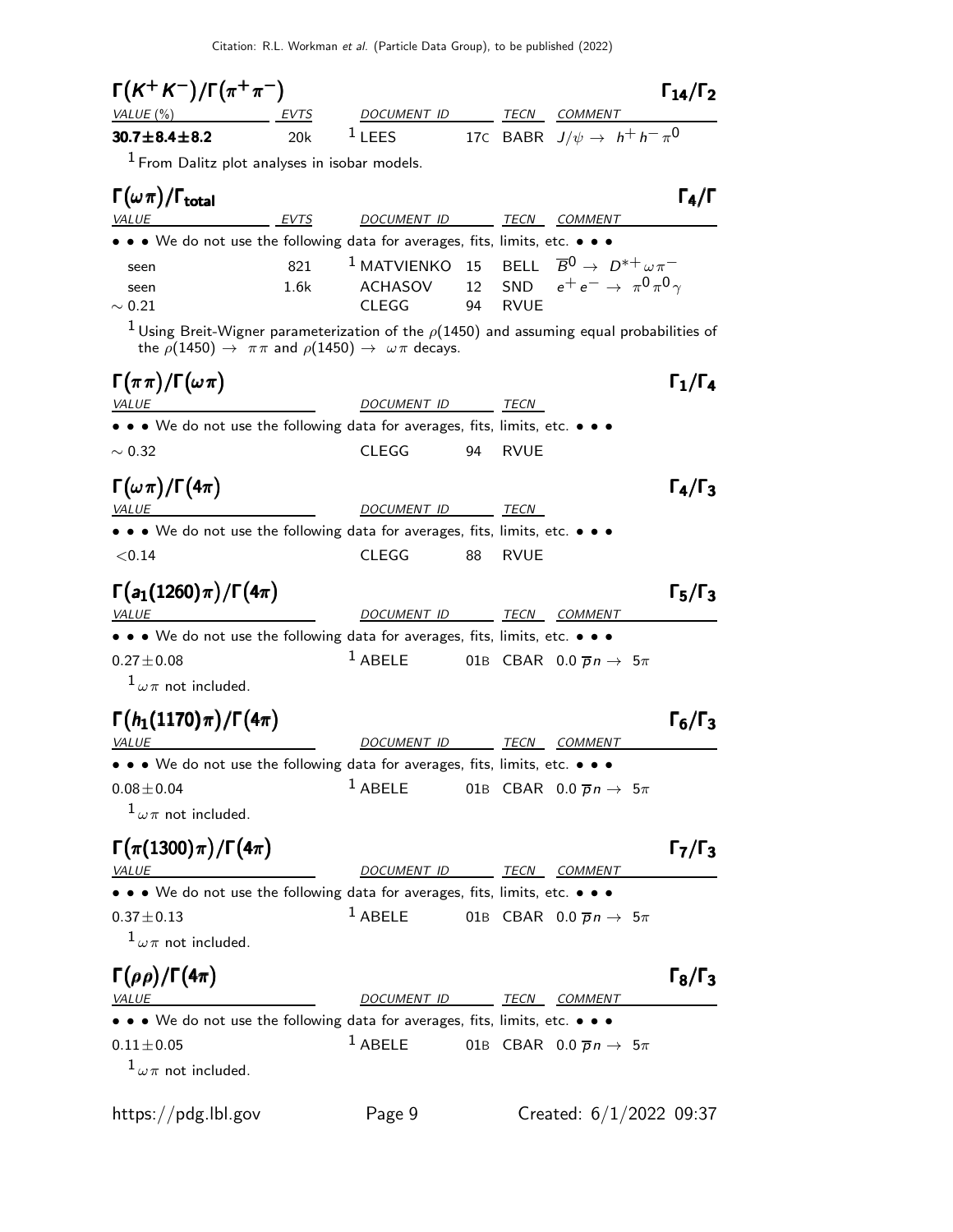Citation: R.L. Workman et al. (Particle Data Group), to be published (2022)

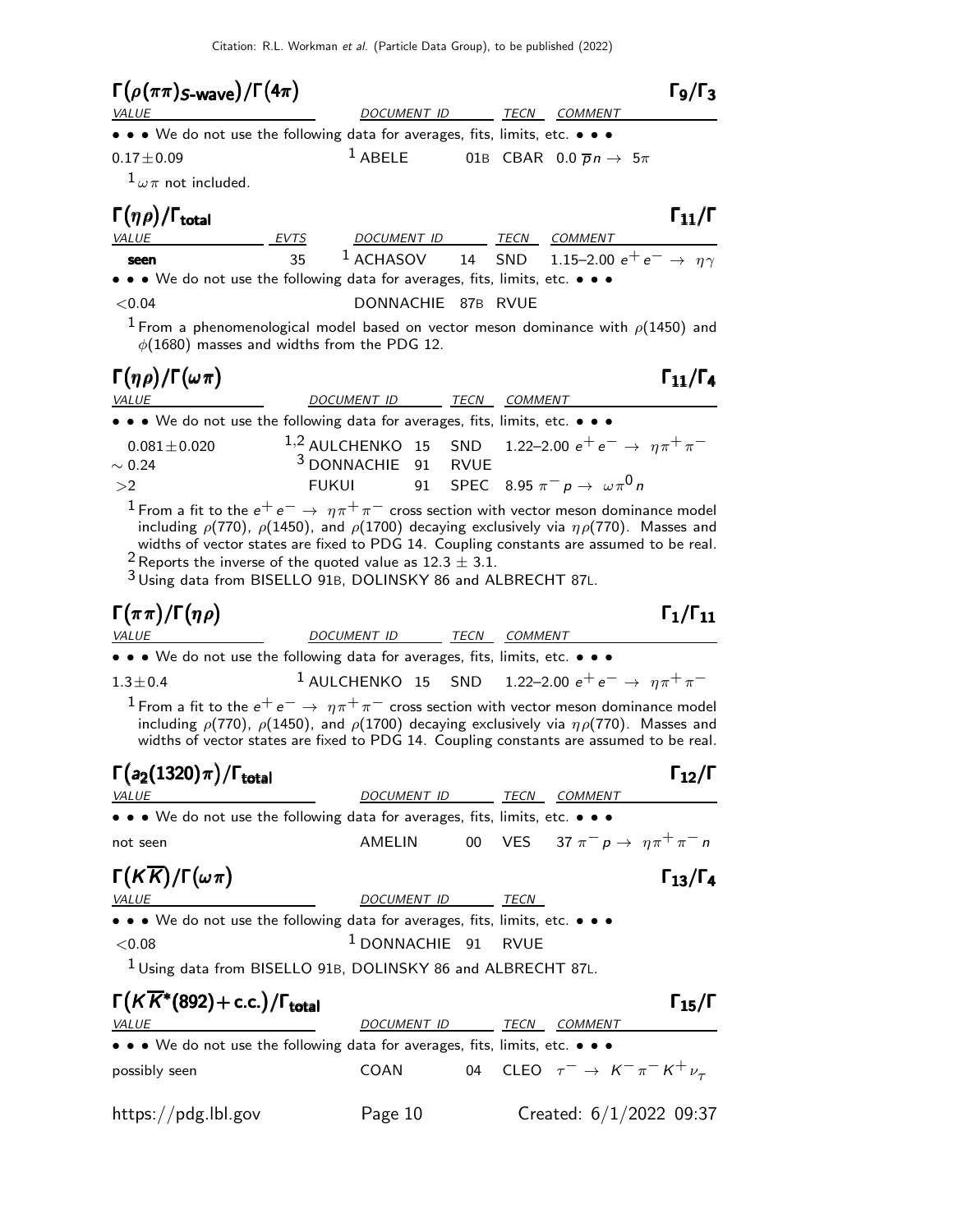Citation: R.L. Workman et al. (Particle Data Group), to be published (2022)

| $\Gamma(\eta\gamma)/\Gamma_{\rm total}$ |      |                                                                        |  |              | $\Gamma_{17}/\Gamma$ |
|-----------------------------------------|------|------------------------------------------------------------------------|--|--------------|----------------------|
| <i>VALUE</i>                            | EVTS | DOCUMENT ID                                                            |  | TECN COMMENT |                      |
| seen                                    |      | <sup>1</sup> ACHASOV 14 SND 1.15-2.00 $e^+e^- \rightarrow \eta \gamma$ |  |              |                      |

 $1$  From a phenomenological model based on vector meson dominance with  $\rho(1450)$  and  $\phi(1680)$  masses and widths from the PDG 12.

## $\rho$ (1450) REFERENCES

| GRIBANOV<br><b>ACHASOV</b><br>LEES<br>BARTOS | 20<br>18<br>18<br>17 | JHEP 2001 112<br>PR D97 012008<br>PR D97 052007<br>PR D96 113004 | S.S. Gribanov et al.<br>M.N. Achasov et al.<br>J.P. Lees <i>et al.</i><br>E. Bartos et al. | (CMD-3 Collab.)<br>(SND Collab.)<br>(BABAR Collab.) |
|----------------------------------------------|----------------------|------------------------------------------------------------------|--------------------------------------------------------------------------------------------|-----------------------------------------------------|
| BARTOS                                       | 17A                  | IJMP A32 1750154                                                 | E. Bartos et al.                                                                           |                                                     |
| LEES                                         | 17C                  | PR D95 072007                                                    | J.P. Lees et al.                                                                           | (BABAR Collab.)                                     |
| AAIJ                                         | 16N                  | PR D93 052018                                                    | R. Aaij <i>et al.</i>                                                                      | (LHCb Collab.)                                      |
| ABLIKIM                                      | 16C                  | PL B753 629                                                      | M. Ablikim et al.                                                                          | (BESIII Collab.)                                    |
| <b>ACHASOV</b>                               | 16D                  | PR D94 112001                                                    | M.N. Achasov et al.                                                                        | (SND Collab.)                                       |
| AULCHENKO                                    | 15                   | PR D91 052013                                                    | V.M. Aulchenko et al.                                                                      | (SND Collab.)                                       |
| MATVIENKO                                    | 15                   | PR D92 012013                                                    | D. Matvienko et al.                                                                        | (BELLE Collab.)                                     |
| ACHASOV                                      | 14                   | PR D90 032002                                                    | M.N. Achasov et al.                                                                        | (SND Collab.)                                       |
| PDG                                          | 14                   | CP C38 070001                                                    | K. Olive et al.                                                                            | (PDG Collab.)                                       |
| ACHASOV                                      | 13                   | PR D88 054013                                                    | M.N. Achasov et al.                                                                        | (SND Collab.)                                       |
| ABRAMOWICZ 12                                |                      | EPJ C72 1869                                                     | H. Abramowicz et al.                                                                       | (ZEUS Collab.)                                      |
| ACHASOV                                      | 12                   | JETPL 94 734                                                     | M.N. Achasov et al.                                                                        |                                                     |
|                                              |                      | Translated from ZETFP 94 796.                                    |                                                                                            |                                                     |
| LEES                                         | 12G                  | PR D86 032013                                                    | J.P. Lees et al.                                                                           | (BABAR Collab.)                                     |
| PDG                                          | 12                   | PR D86 010001                                                    | J. Beringer et al.                                                                         | (PDG Collab.)                                       |
| <b>ACHASOV</b>                               | 11                   | JETP 113 75                                                      | M.N. Achasov et al.                                                                        | (SND Collab.)                                       |
|                                              |                      | Translated from ZETF 140 87.                                     |                                                                                            |                                                     |
| AMBROSINO                                    | 11A                  | PL B700 102                                                      | F. Ambrosino et al.                                                                        | (KLOE Collab.)                                      |
| ACHASOV                                      | 10D                  | PR D98 112001                                                    | M.N. Achasov et al.                                                                        | (SND Collab.)                                       |
| DUBNICKA                                     | 10                   | APS 60 1                                                         | S. Dubnicka, A.Z. Dubnickova                                                               |                                                     |
| AUBERT                                       |                      | 09AS PRL 103 231801                                              | B. Aubert et al.                                                                           | (BABAR Collab.)                                     |
| AUBERT                                       | 08S                  | PR D77 092002                                                    | B. Aubert et al.                                                                           | (BABAR Collab.)                                     |
| FUJIKAWA                                     | 08                   | PR D78 072006                                                    | M. Fujikawa et al.                                                                         | (BELLE Collab.)                                     |
| AKHMETSHIN 07                                |                      | PL B648 28                                                       | R.R. Akhmetshin et al.                                                                     | (Novosibirsk CMD-2 Collab.)                         |
| ACHASOV                                      | 06                   | JETP 103 380                                                     | M.N. Achasov et al.                                                                        | (Novosibirsk SND Collab.)                           |
|                                              |                      | Translated from ZETF 130 437.                                    |                                                                                            |                                                     |
| AKHMETSHIN 05                                |                      | PL B605 26                                                       | R.R. Akhmetshin et al.                                                                     | (Novosibirsk CMD-2 Collab.)                         |
| ALOISIO                                      | 05                   | PL B606 12                                                       | A. Aloisio et al.                                                                          | (KLOE Collab.)                                      |
| SCHAEL                                       | 05C                  | PRPL 421 191                                                     | S. Schael et al.                                                                           | (ALEPH Collab.)                                     |
| AKHMETSHIN 04                                |                      | PL B578 285                                                      | R.R. Akhmetshin et al.                                                                     | (Novosibirsk CMD-2 Collab.)                         |
| COAN                                         | 04                   | PRL 92 232001                                                    | T.E. Coan et al.                                                                           | (CLEO Collab.)                                      |
| AKHMETSHIN 03B                               |                      | PL B562 173                                                      | R.R. Akhmetshin et al.                                                                     | (Novosibirsk CMD-2 Collab.)                         |
| ABELE                                        | 01B                  | EPJ C21 261                                                      | A. Abele et al.                                                                            | (Crystal Barrel Collab.)                            |
| AKHMETSHIN 01B                               |                      | PL B509 217                                                      | R.R. Akhmetshin et al.                                                                     | (Novosibirsk CMD-2 Collab.)                         |
| ALEXANDER                                    | 01 <sub>B</sub>      | PR D64 092001                                                    | J.P. Alexander et al.                                                                      | (CLEO Collab.)                                      |
| AKHMETSHIN 00D                               |                      | PL B489 125                                                      | R.R. Akhmetshin et al.                                                                     | (Novosibirsk CMD-2 Collab.)                         |
| AMELIN                                       | $00-1$               | NP A668 83                                                       | D. Amelin et al.                                                                           | (VES Collab.)                                       |
| ANDERSON                                     | 00A                  | PR D61 112002                                                    | S. Anderson et al.                                                                         | (CLEO Collab.)                                      |
| <b>EDWARDS</b>                               | 00A                  | PR D61 072003                                                    | K.W. Edwards et al.                                                                        | (CLEO Collab.)                                      |
| ABELE                                        | 99C                  | PL B450 275                                                      | A. Abele <i>et al.</i>                                                                     | (Crystal Barrel Collab.)                            |
| ABELE                                        | 99D                  | PL B468 178                                                      | A. Abele <i>et al.</i>                                                                     | (Crystal Barrel Collab.)                            |
| BERTIN                                       | 98                   | PR D57 55                                                        | A. Bertin et al.                                                                           | (OBELIX Collab.)                                    |
| ABELE                                        | 97                   | PL B391 191                                                      | A. Abele <i>et al.</i>                                                                     | (Crystal Barrel Collab.)                            |
| ACHASOV                                      | 97                   | PR D55 2663                                                      | N.N. Achasov et al.                                                                        | (NOVM)                                              |
| BARATE                                       | 97 M                 | ZPHY C76 15                                                      | R. Barate <i>et al.</i>                                                                    | (ALEPH Collab.)                                     |
| BERTIN                                       | 97 C                 | PL B408 476                                                      | A. Bertin <i>et al.</i>                                                                    | (OBELIX Collab.)                                    |
| BERTIN                                       | 97D                  | PL B414 220                                                      | A. Bertin <i>et al.</i>                                                                    | (OBELIX Collab.)                                    |
| CLEGG                                        | 94                   | ZPHY C62 455                                                     | A.B. Clegg, A. Donnachie                                                                   | (LANC, MCHS)                                        |
| <b>BISELLO</b>                               | 91B                  | NPBPS B21 111                                                    | D. Bisello                                                                                 | (DM2 Collab.)                                       |
| DOLINSKY                                     | 91                   | PRPL 202 99                                                      | S.I. Dolinsky et al.                                                                       | (NOVO)                                              |
| DONNACHIE                                    | 91                   | ZPHY C51 689                                                     | A. Donnachie, A.B. Clegg                                                                   | (MCHS, LANC)                                        |
| FUKUI                                        | 91                   | PL B257 241                                                      | S. Fukui et al.                                                                            | (SUGI, NAGO, KEK, KYOT+)                            |
| KUHN                                         | 90                   | ZPHY C48 445                                                     | J.H. Kuhn et al.                                                                           | (MPIM)                                              |
| ARMSTRONG                                    | 89E                  | PL B228 536                                                      |                                                                                            | $(ATHU, BARI, BIRM+)$                               |
| <b>BISELLO</b>                               | 89                   | PL B220 321                                                      | T.A. Armstrong, M. Benayoun<br>D. Bisello et al.                                           | (DM2 Collab.)                                       |
|                                              |                      |                                                                  |                                                                                            |                                                     |

https://pdg.lbl.gov Page 11 Created: 6/1/2022 09:37